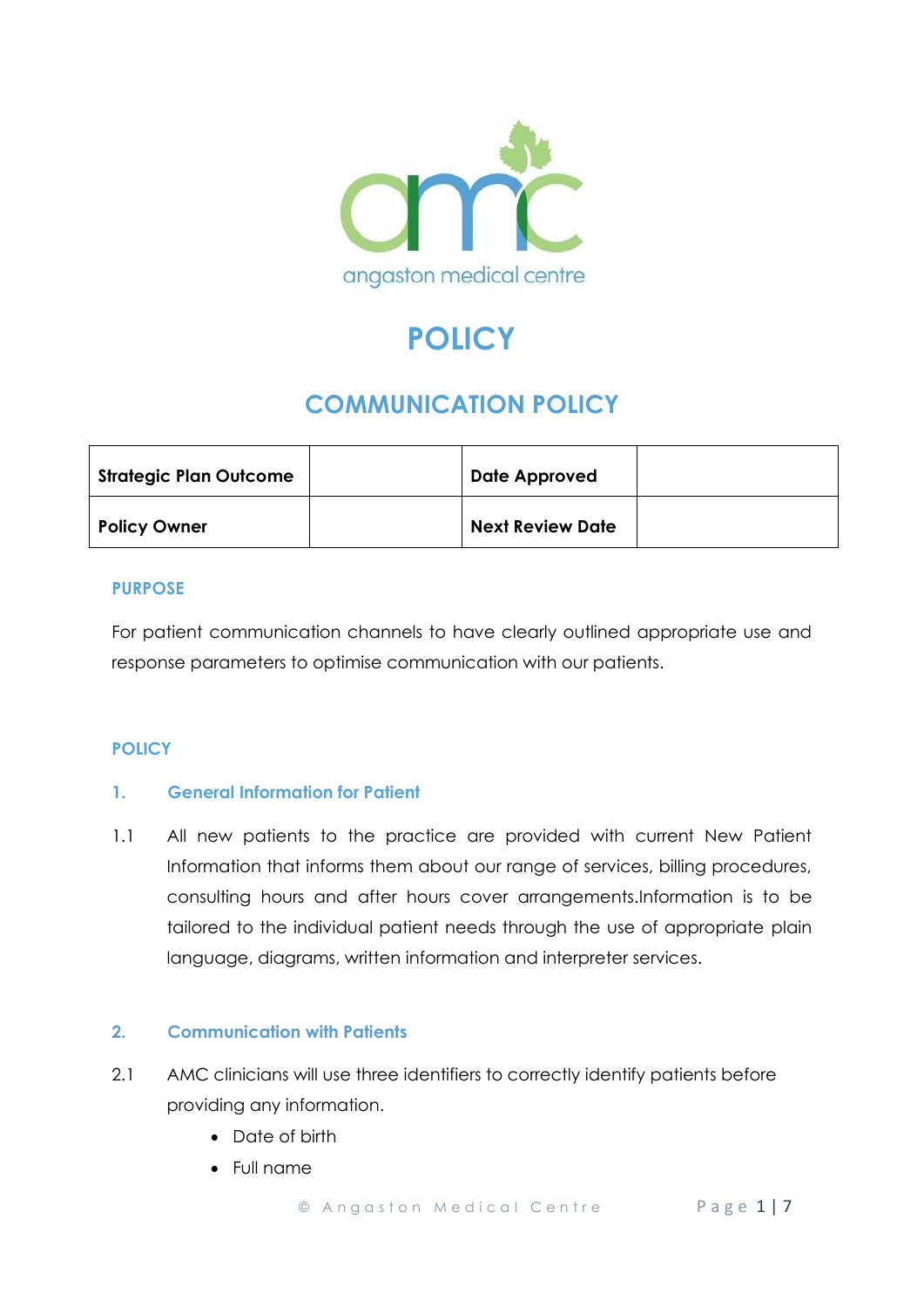- Address
- 2.2 AMC Patient Services Officers will use four identifiers to correctly identify patients and update contact information before booking an appointment:
	- Date of birth
	- Full name
	- Address
	- Last three digits of phone number
- 2.3 Staff should never provide patient identification to a caller and ask them to confirm it. The caller must provide the identifiers and not the other way around.
- 2.4 At check in, Patient Services Officers will monitor patient information (currently via Top Bar) and update missing details.
- 2.5 Patients are able to access a clinician by telephone to discuss their clinical care. In non-urgent situations patient calls need not interrupt consultations with other patients however the information is to be sent via intramail or directed to nurses.
- 2.2 Should the clinician be absent:
	- Urgent matters the message is to be designated to the on-call doctor
	- Non-urgent matters the message is to sent via intramail to the Doctor as a first preference, and nurses as second preference.
- 2.3 It is at the clinician's discretion to determine if advice can be given over the phone or if an in-person consultation is required, being mindful of clinical safety, existing law and policy and patient confidentiality. Patients are to be advised of any costs associated with the communication.
- 2.4 Non-clinical staff are not to provide any advice over the phone.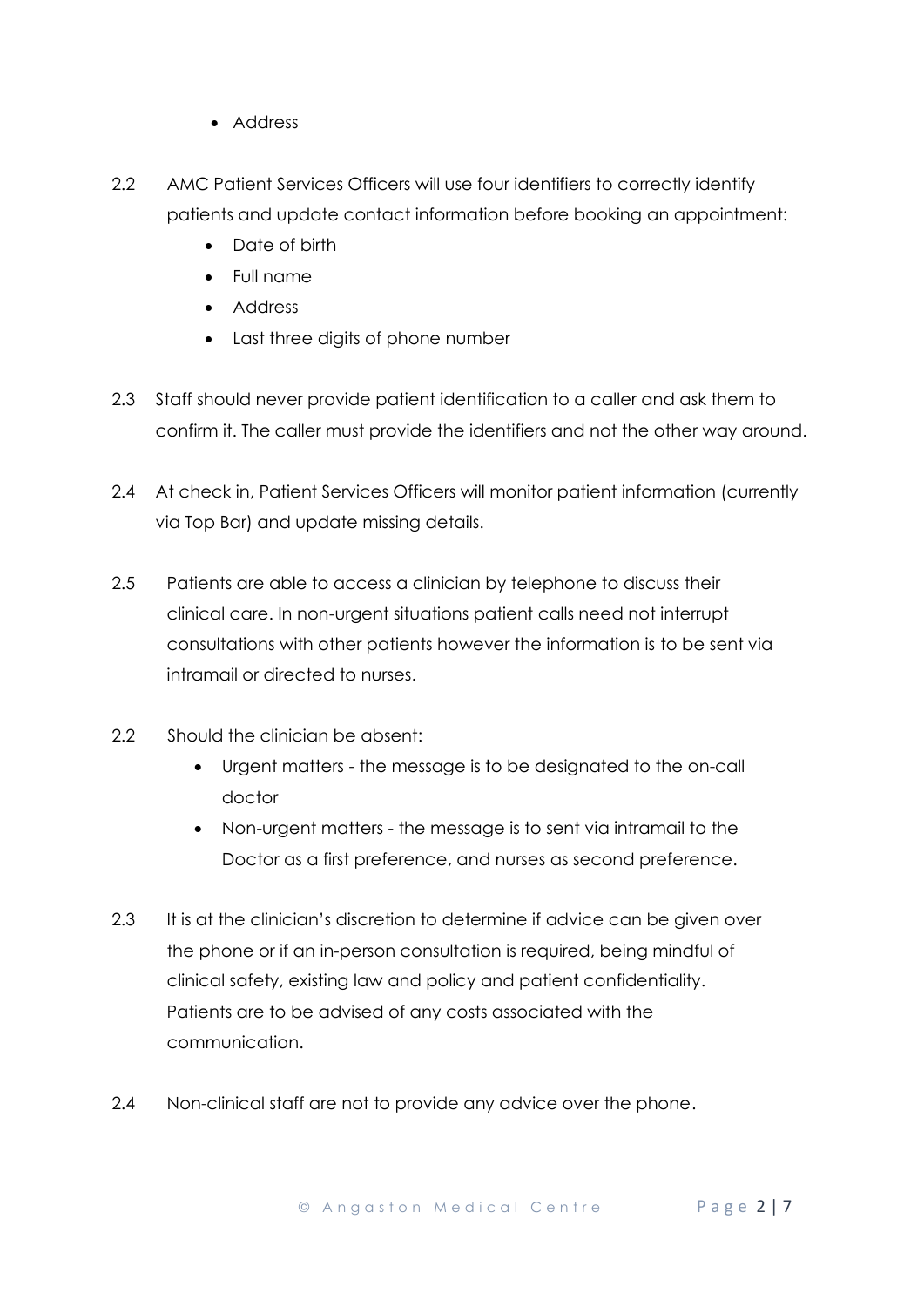- 2.5 Results are only to be provided to a patient when cleared by a Doctor as per results policy. Refer to Results and Consent Policy
- 2.6 Staff do not give out details of patients who have consultations here nor any other identifying or accounts information, except as deemed necessary by government legislation or for health insurance funds.
- 2.7 A comprehensive phone answering message is maintained and activated to advise patients of how to access medical care outside normal opening hours. This includes advising patients to call 000 if it is an emergency.
- 2.8 Staff make patients aware of alternative modes of communication that may be used by patients with a disability or special needs such including interpreter services.
- 2.9 All communications requiring a response (phone and email messages) are to be responded to within 48 hours.
- 2.10 Staff must record all attempts to contact patient in the patient record.
- 2.11 All communication with patient must be recorded including reason for contact, advice and information provided.
	- Non clinical communication is to be recorded in patient file under "Notepad"
	- All clinical communication is to be recorded in patient file in Clinical notes.

### **PROCEDURE**

- 3.1 TELEPHONE
- 3.1.1 Incoming Call
	- pick up receiver within 3 rings and state, *Angaston Medical Centre*, this is *(\*say your name),* How can I help you?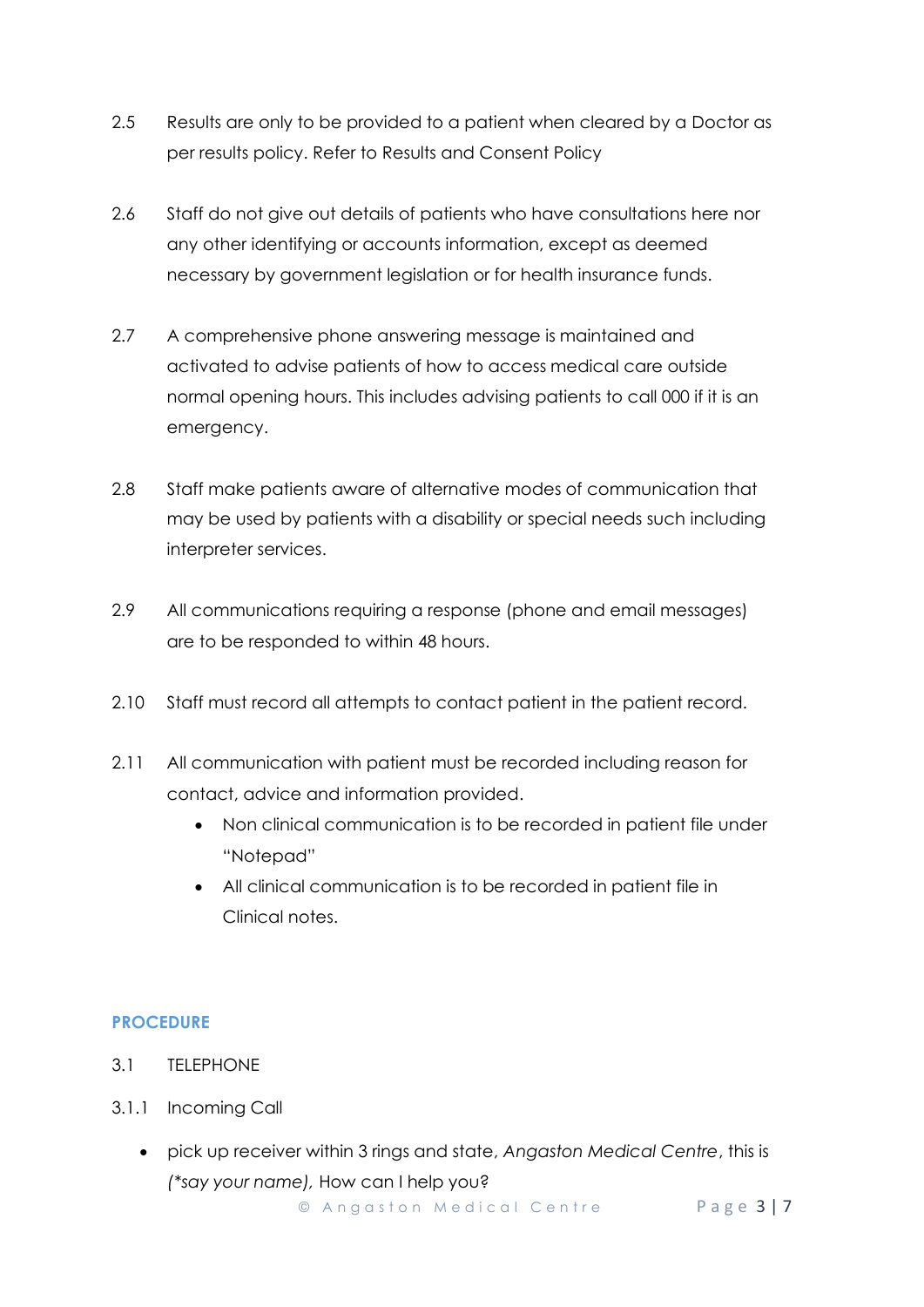- if caller has not identified themselves conduct four point check.
- if call is for an appointment then refer to "Appointments" procedure (General appointment scripting, COVID and essential travellers scripting)
- if the call is assessed as an emergency or urgent query staff should refer to the steps outlined in the Triage Policy or transfer the call to the nurse's station.
- if taking a message or when assessing what the caller wants, do not hurry the caller, nor speak with an urgent, loud voice. If necessary, repeat your questions or message clearly.
- Non-clinical staff are not to attempt to diagnose or recommend treatment over the phone.
- when relaying a message from the doctor, stress his/her involvement in that patient's care, even though he/she isn't speaking directly to the patient.
- encourage the caller to write down any instructions and advice given.
- have the caller repeat any instructions given back to you to assess their understanding of what you have said.
- ensure you obtain the callers consent prior to placing them on hold in case the call is an emergency.
- Telephones are to be switched to night mode at the end of the session/day

### 3.1.2 Call on Hold

- Obtain adequate information from the patient to assess whether the call is an emergency before placing the call on hold.
- if another incoming call registers and no other staff members are available to take it, ask to put caller on hold or seek to terminate the call and ring caller back after first taking their number.
- do not leave the caller on hold for long periods. Return to reassure caller that we haven't forgotten them and thank them for waiting.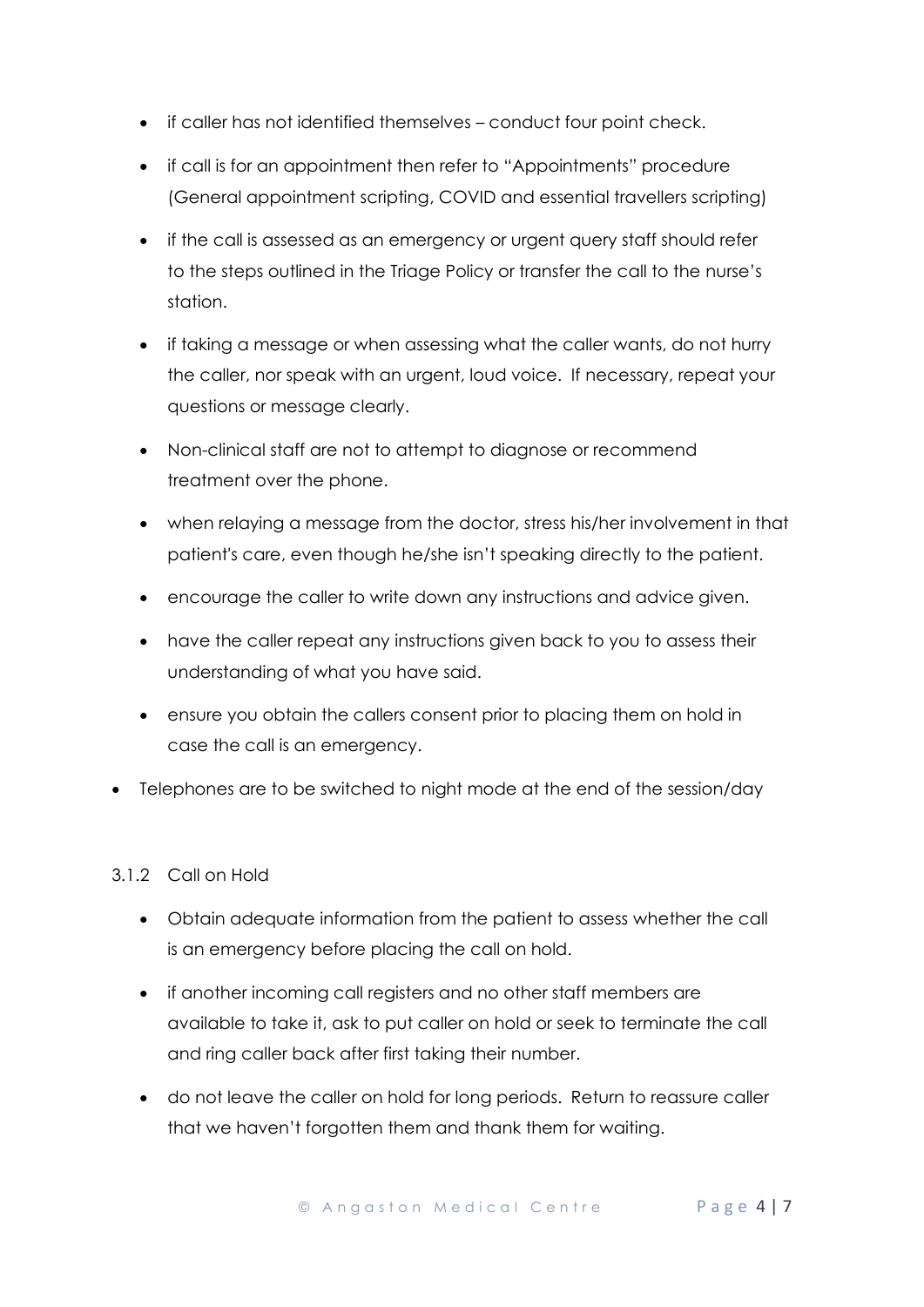- Practice "on hold" message to provides advice to call 000 in case of an emergency.
- 3.1.3 Outgoing Call
	- Identify where you are calling from and your name
	- Conduct three-point check to ensure you are speaking to the correct person – see above
	- Identify purpose of call
	- Close call asking if there are any other requirements from the patient

#### 3.2 ELECTRONIC MESSAGING

#### 3.2.1 ARGUS

- The practice preferred method of correspondence is secure electronic correspondence and wherever possible, documents will be sent or received securely using secure messaging or encrypted email
- Outgoing electronic referrals from AMC are transmitted via Argus
- Errors are to be directed to admin inbox and MPA investigates and resolves

#### 3.2.2 EMAIL

- Patients and other health providers can communicate with AMC via [administration@angastonmedical.com.au](mailto:administration@angastonmedical.com.au)
- Email correspondence is to be responded to within 48 hours
- Clinical information is not to be disseminated via email unless a signed consent form is received by the patient (Authority to release Medical Information via email form). This consent form is to be saved in the patient's file and correspondence is to be recorded in patient notes in patient file.
	- o See 'Authority to release medical information via email' procedure
- Health providers providing medical records or requesting medical records via email are to be notified to fax or send via registered post, unless encrypted.
- 3.3 FAX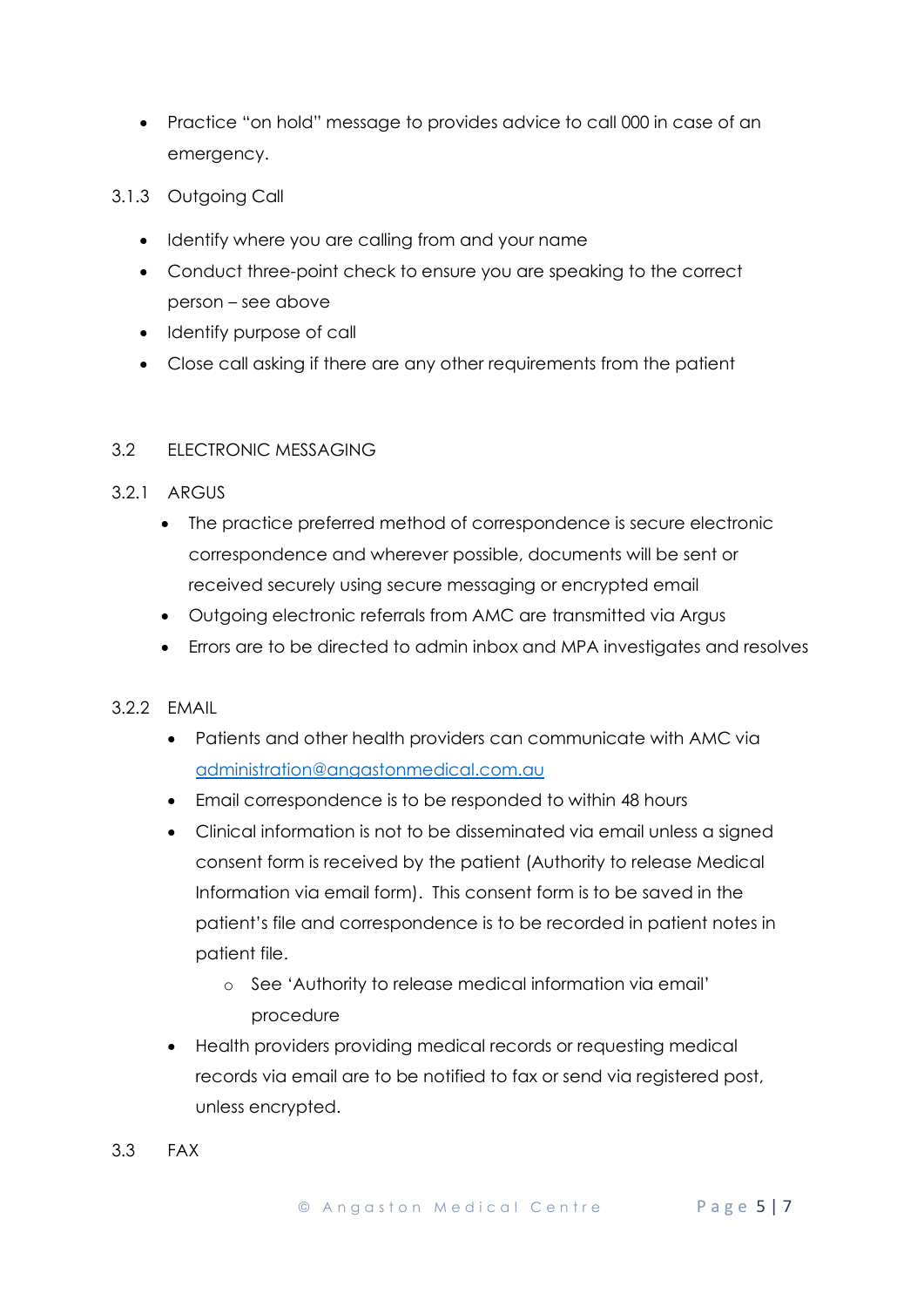- Patients and other health providers can communicate with AMC via fax
- Clinical information can be disseminated via fax
- 3.4 MAIL
	- Patients and other health providers can communicate with AMC via mail
	- Clinical information can be disseminated via registered mail.
		- o Refer to Transfer of Records Policy and Pathology and Imaging Results Nurse/MPA policy and procedures

### **3.5 SMS**

- SMS is to be used in the following circumstances:
	- Appointment reminders
	- Providing feedback on test results not of a sensitive nature
	- E-prescribing
	- During pandemics:
		- o Notifying patients if they can enter the building

## **3.6 HEARING IMPAIRED AND INTERPRETER SERVICES**

- Patients requiring hearing impaired and interpreter services are to have an alert on file indicating the service required
- Refer to Hearing Impaired and Interpreter Policy

### **RELATED DOCUMENTS**

- RACGP 5<sup>th</sup> edition Standards
- AMC Appointments Policy and Scripting
	- o General appointment scripting
	- o COVID scripting
	- o Essential services travel scripting
- New Patient Policy and information
- Pick up box process
- Hearing Impaired and Interpreter Policy
- Authority to release medical information via email procedure